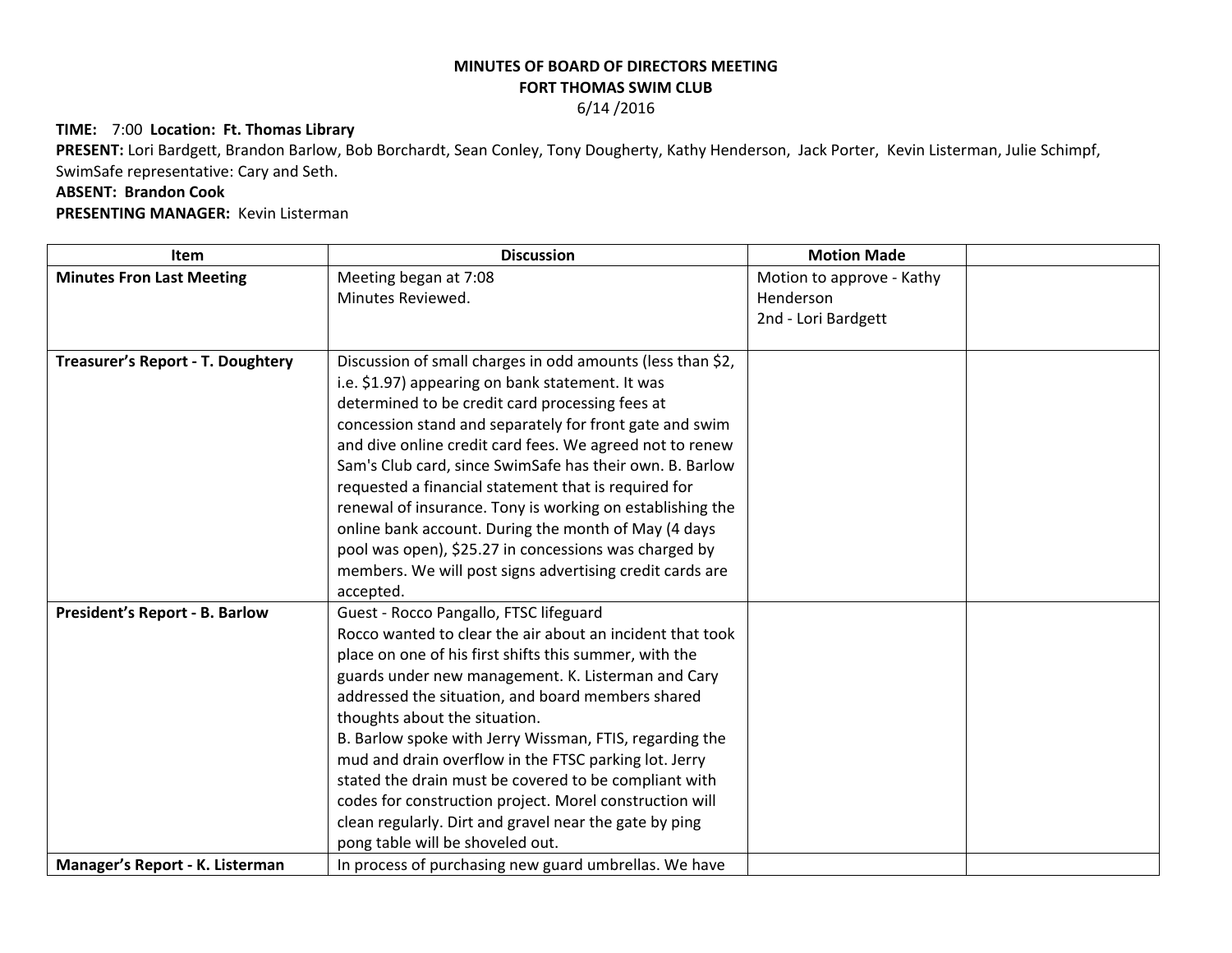|                            | two tables without umbrellas and we need to replace<br>several table umbrellas. There are various configurations<br>of the umbrellas, poles and sleeves, which is making it<br>more difficult to make them interchangeable. Going<br>forward we are purchasing like, consistent umbrellas.<br>Umbrellas at Sam's club are more expensive than Bed,<br>Bath and Beyond, but they are better quality and can be<br>returned within the season for any reason. Decided to<br>purchase 24 more chairs for Turpin swim club to be<br>strapped. Members really like these chairs and that we<br>have more upright chairs, vs. Lounge chairs. Final cost<br>\$90 per chair vs. \$125 for new chair.<br>Worn rubber strip under high dive board is causing loud<br>noise and contributes to the board shifting to one side,<br>against the handrail. In the, long term, this will cause the<br>board to crack. It is \$500 or less to have the part(s)<br>replaced and repaired vs. \$4500 for a new board. Cary to<br>contact Steve to repair the board.<br>Aqua aerobics instructor this year is Jenna Weyer. The<br>Billygoat is up and running.<br>We had our first in-the-water save, and all guards<br>responded swiftly and appropriately. The family and<br>several members commented on how well and quickly<br>the guards responded, and how safe they felt at the pool.<br>K. Listerman was very complimentary of the guards<br>adjusting to new rules and management. Members are<br>satisfied wih the changes made. |  |
|----------------------------|--------------------------------------------------------------------------------------------------------------------------------------------------------------------------------------------------------------------------------------------------------------------------------------------------------------------------------------------------------------------------------------------------------------------------------------------------------------------------------------------------------------------------------------------------------------------------------------------------------------------------------------------------------------------------------------------------------------------------------------------------------------------------------------------------------------------------------------------------------------------------------------------------------------------------------------------------------------------------------------------------------------------------------------------------------------------------------------------------------------------------------------------------------------------------------------------------------------------------------------------------------------------------------------------------------------------------------------------------------------------------------------------------------------------------------------------------------------------------------------------------------------------------|--|
| Pool & Grounds - S. Conley | Area between baby pool and chemical (near raised<br>sewer) area to be filled with gravel, then mulched.<br>Smoking area bunch to be relocated, so that smokers can<br>use bench, vs. gathering in entry to be in shade.<br>Discussion of replacing bulbs vs. replacing ballasts. Sean<br>to ask Sandy and Jill how much this effected lighting at<br>the meets. Duke energy to replace light in parking lot at<br>their expense                                                                                                                                                                                                                                                                                                                                                                                                                                                                                                                                                                                                                                                                                                                                                                                                                                                                                                                                                                                                                                                                                          |  |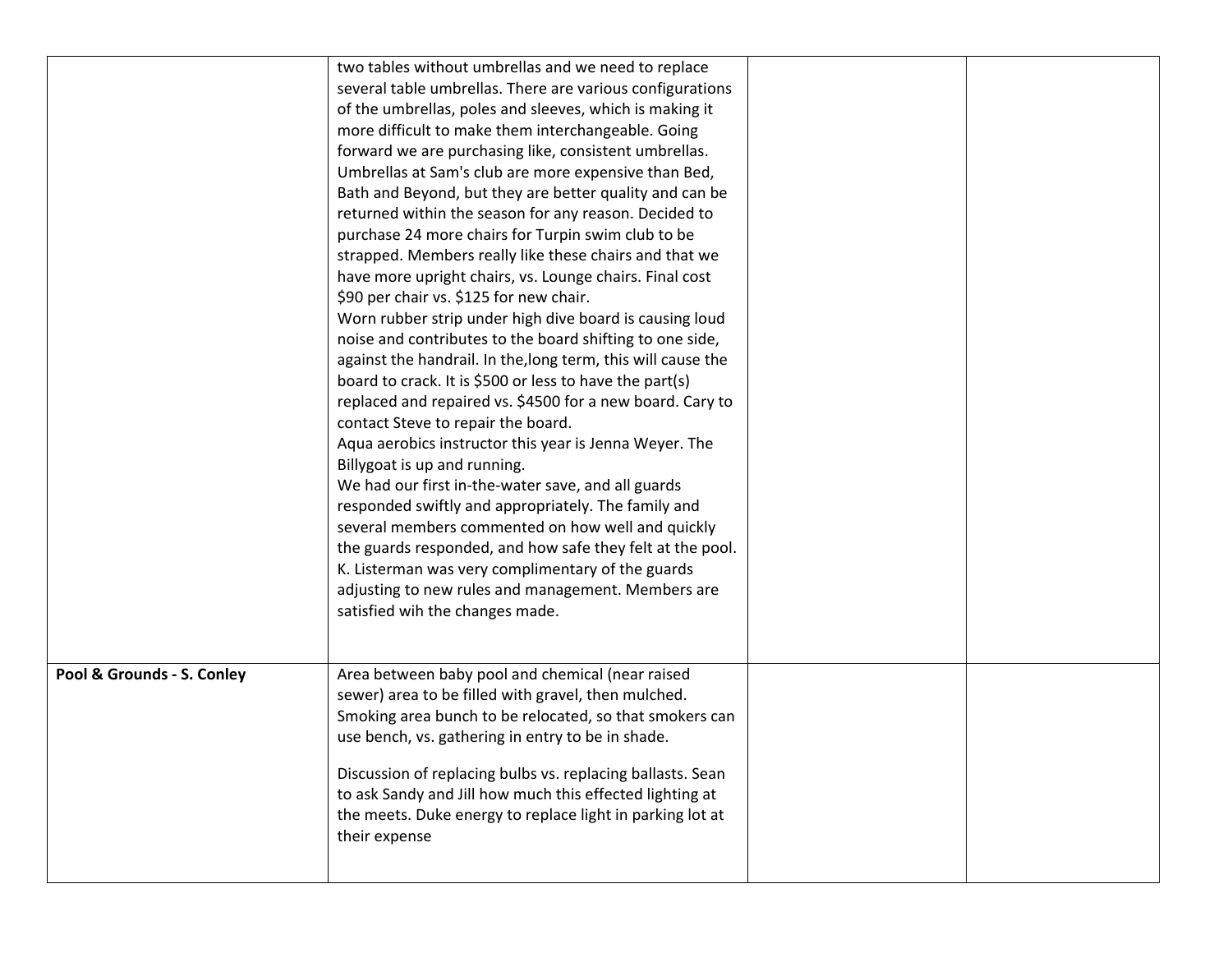| Swim & Dive- B. Barlow             | 1t home meet-sharks came in 2nd place. Clarification of                                                             |  |
|------------------------------------|---------------------------------------------------------------------------------------------------------------------|--|
|                                    | the 3 coaches deciding who swims in meet, and Jill                                                                  |  |
|                                    | entering data into system for meets.                                                                                |  |
| <b>Membership - L Bardgett</b>     | 24 certificates turned in, went through 38 names. Had                                                               |  |
|                                    | \$36,575 in deposits for memberships.                                                                               |  |
| <b>Activities-K. Henderson</b>     | Grill out took in \$186. Discussions of increasing to \$4 for                                                       |  |
|                                    | next year, if we're not breaking even on expenses.                                                                  |  |
|                                    | Ladies luncheon and men's night - liquor license                                                                    |  |
|                                    | application for the two combined (if held within 30 days                                                            |  |
|                                    | of each other) is \$90. Kathy's background check is                                                                 |  |
|                                    | complete, she needs to provide ABC contact minutes                                                                  |  |
|                                    | naming officers for 2016. Working in tickets being printed<br>for both events.                                      |  |
| Old Business**                     | Militaty family - donated passes will be given from FTSC                                                            |  |
|                                    | Board if desired. It is against the by-laws to allow the                                                            |  |
| ** new business from 5/10 meeting  | family on parent's membership.                                                                                      |  |
| that was discussed at 6/14 meeting |                                                                                                                     |  |
|                                    | Employee uniform shirts - Vote 6:2. Employees will                                                                  |  |
|                                    | receive 1 shirt from SwimSafe to be worn while workng                                                               |  |
|                                    | at pool. Employees must purchase additional shirts (if                                                              |  |
|                                    | desired). Approximately 25 employees. Voting via email                                                              |  |
|                                    | discussed. Board agrees this is o.k. Unless there are                                                               |  |
|                                    | major issues, will be discussed further. I-pad provides                                                             |  |
|                                    | ability to pay with credit card has been installed. 2nd                                                             |  |
|                                    | application available if needed. Front desk computer will                                                           |  |
|                                    | be able to charge and check-in.                                                                                     |  |
|                                    |                                                                                                                     |  |
|                                    | Menu - slight increase of each product. New items are<br>carrot sticks, hummus, fruit cups, 20 oz. bottled iced tea |  |
|                                    |                                                                                                                     |  |
|                                    | and Gatorade. Ice will be free with your own cup. This                                                              |  |
|                                    | year, we will have paper cups, vs. styrofoam.                                                                       |  |
|                                    | Employee compensation - all employees 20 cent per hour                                                              |  |
|                                    | per year raise. Lifeguard incentive pay for completing 7 of                                                         |  |
|                                    | 10 Items. Pay for performance and caps on salaries -                                                                |  |
|                                    | unanimous vote to accept SwimSafe program.                                                                          |  |
|                                    |                                                                                                                     |  |